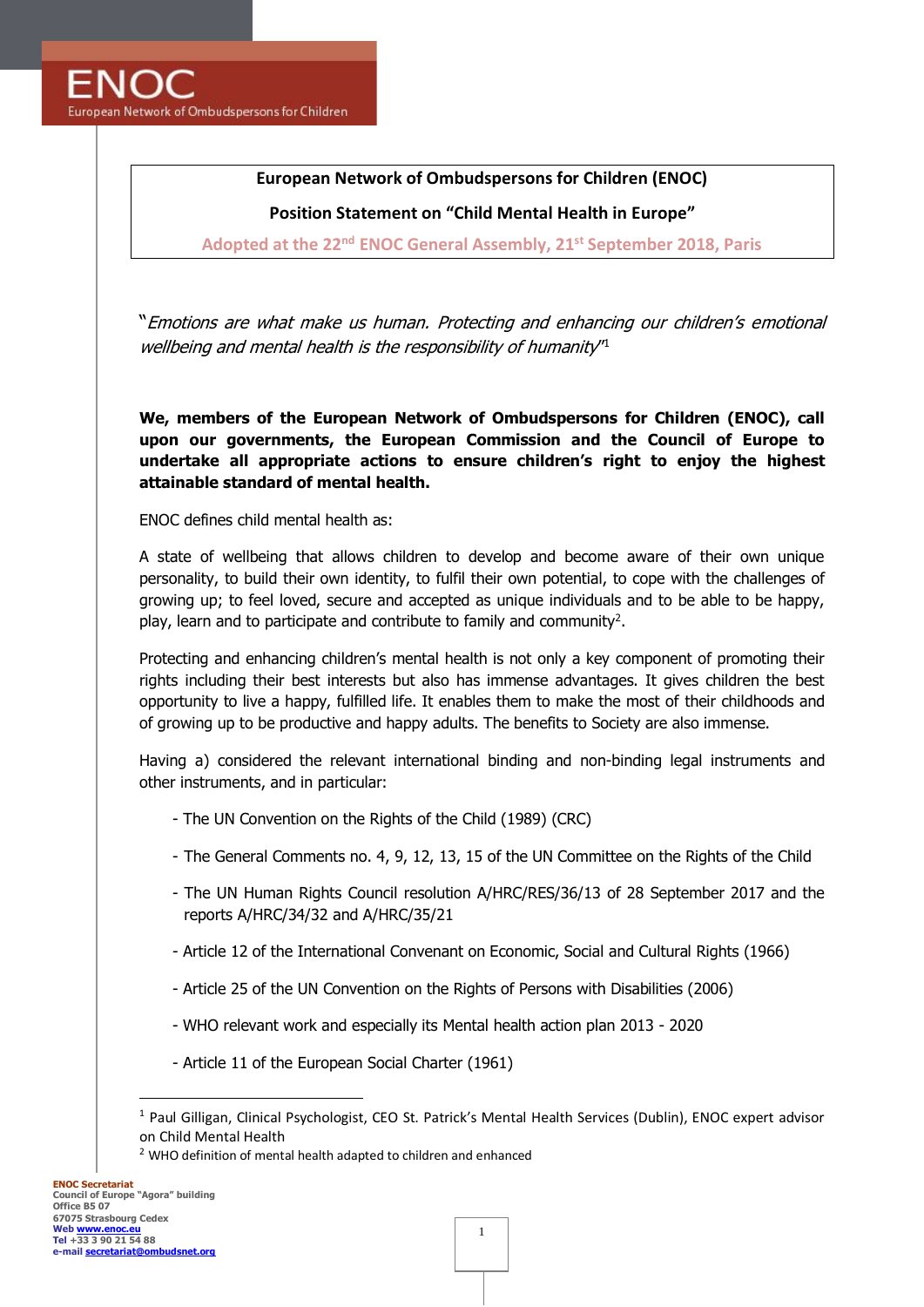- The European Charter for children in hospital (European parliament, 1986)

- The European Convention on Human Rights and Freedoms and its additional Protocols

- The Council of Europe Guidelines on child-friendly health care (2011)

- The European Convention for the Prevention of Torture and Inhuman or Degrading Treatment or Punishment of the Council of Europe (2002)

b) consulted with the young people who participate in the European Network of Young Advisors (ENYA) run by ENOC

c) considered the findings of an ENOC comparative study<sup>3</sup> on "child and adolescent mental health", involving 25 ENOC members, that identified similar shortcomings in the child mental health systems across Europe<sup>4</sup>.

ENOC recommends:

#### **1. The introduction and implementation of national children's strategies**

"The Convention [on the Rights of the Child] recognizes the interdependence and equal importance of all the rights (civil, political, economic, social and cultural) that enable all children to develop their mental and physical abilities, and their personality and talent to the fullest extent possible<sup>5</sup>". Supporting the healthy development of children and addressing their mental health needs is best achieved through a holistic approach of children. Children, because of their developmental needs and vulnerabilities should be supported with specific and dedicated strategies and policies. Specific actions that need to be taken include:

- a. Establish a comprehensive national children's strategy based on the Rights of the Child as defined by the UNCRC
- b. Consult with children on the development of the strategy and throughout on its implementation
- c. Seek, through the strategy, to create a healthy, child-centered society, which serves to enhance children's wellbeing and which reduces risks to children's mental health
- d. Define, in the strategy, specific action plans to enhance children's mental health, to prevent mental health difficulties, to establish holistic mental health care and support services. In addition there is a need for plans to develop a whole system, cross Government and interdisciplinary approach to children's mental health
- e. Put in place mechanisms to evaluate and monitor the implementation and impact of the

<sup>&</sup>lt;sup>3</sup> <https://www.defenseurdesdroits.fr/sites/default/files/atoms/files/rapport-enoc-gb-num-05.09.18.pdf>

<sup>4</sup> Legislation, regulations, services and supports are not children's rights based. Meaningful participation of children is weak, as is the mental health information provided to children. The right of a child to access appropriate services and to give informed consent to treatment is a significant issue. Maintaining access to education and family ties while utilising services is a challenge. The stigmatisation of children with mental health difficulties is widespread. As well as a lack of consideration of the specific needs of children in vulnerable situations there are particular challenges meeting the mental health needs of geographically and socially isolated children, with territorial and social inequalities having a significant impact. Coordination between the social, health, education and justice sectors is poor. Services are underresourced with mental health specialists being particularly difficult to access, resulting in long waiting times and many children not receiving an appropriate service. <sup>5</sup> CRC/C/GC/15 para. 7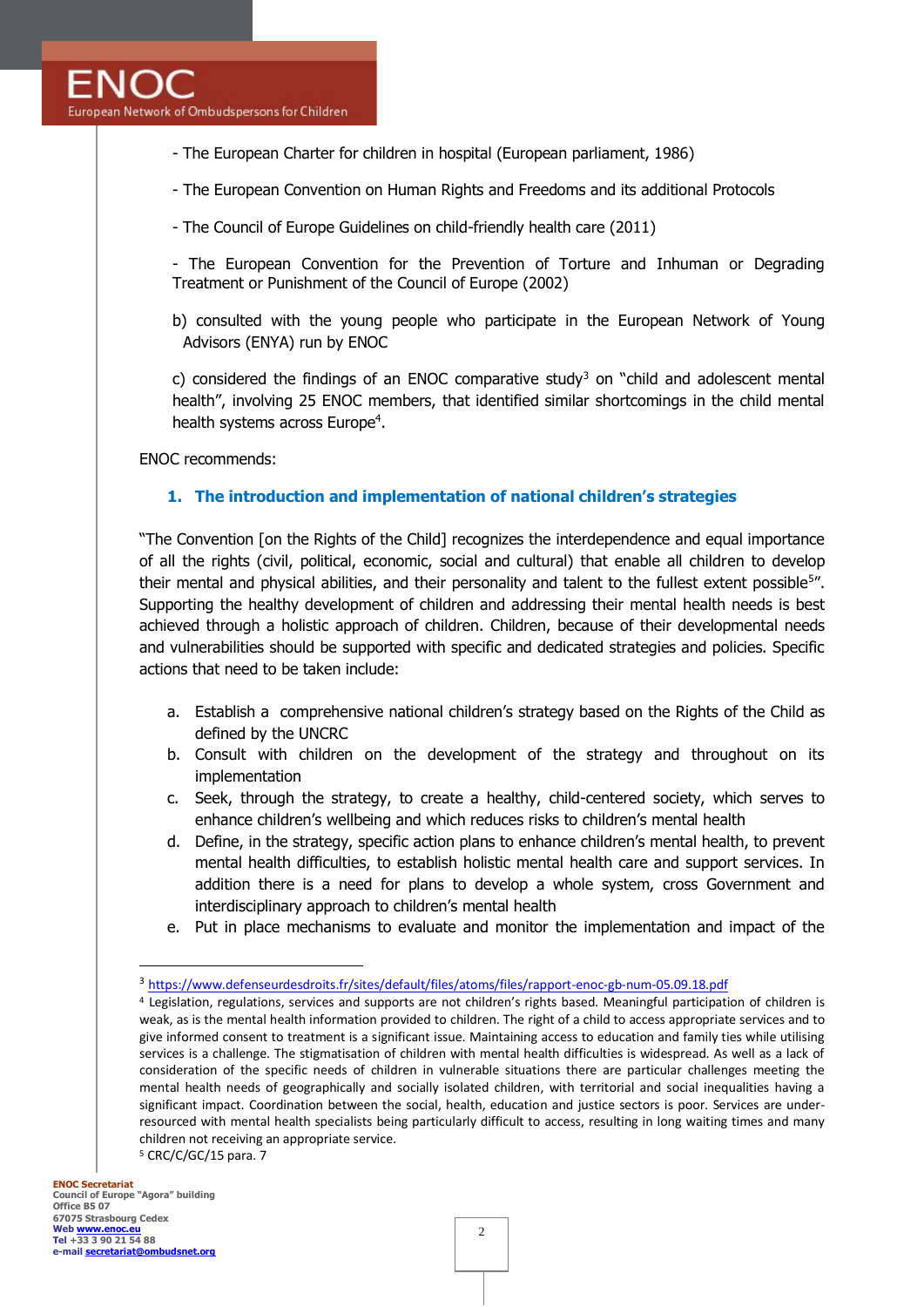strategy with a particular emphasis on obtaining feedback from children

- f. Identify how the needs of children in vulnerable situations, particularly their mental health needs, will be addressed. Vulnerability can result from different factors: social disadvantage, cultural differences, sexual orientation or disability. While these factors themselves do not confer vulnerability, the stigma and discrimination that may accompany them, and the obstacles that may result from this, can make children more vulnerable.
- g. Create an appropriate and transparent funding system for mental health promotion, prevention and treatment services, including guarantee that essential child mental health services are provided to children and families free of cost to them.

## **2. The implementation of human rights-based mental health legislation, regulations and standards**

Ensuring children receive appropriate, timely mental health care and protecting their rights while receiving care or treatment, requires robust legislation and regulation**.** Specific actions that need to be taken include:

- a. Introduce human rights-based mental health legislation with a particular emphasis on protecting, promoting their best interests<sup>6</sup> and fulfilling the rights of children
- b. Enact legislation that explicitly and comprehensively provides for children's consent to and refusal of medical treatment and does so in a manner that clearly recognises children's evolving capacities
- c. Where children do not have capacity to consent to treatment as defined by law, ensure their views on their care and treatment are taken into account in accordance with their age and maturity
- d. Guarantee that all children, regardless of their age, have access to complaints mechanisms when engaging with mental health and support services
- e. Ensure parental consent is not a barrier to children accessing mental health support
- f. Establish an independent regulatory body with statutory powers and with the responsibility to promote, encourage and foster high standards and good practices in the delivery of mental health services and to protect the interests of people who are involuntarily admitted to mental health services. Ensure this body is sufficiently resourced to carry out its functions fully
- g. Establish inspection and monitoring mechanisms that requires the independent mental health regulatory body to inspect all children mental health services on a regular basis<sup>7</sup>
- h. Provide an independent information and advocacy service for children using mental health services.

#### **3. Combating stigma through awareness and prevention**

Stigma and discrimination can have a devastating impact on people with mental health difficulties, particularly children who are still developing. This can prevent the child or his/her parents / carers / legal representatives seeking help.

<sup>6</sup> UNCRC GC 14

<sup>7</sup> Optional Protocol to the Convention against Torture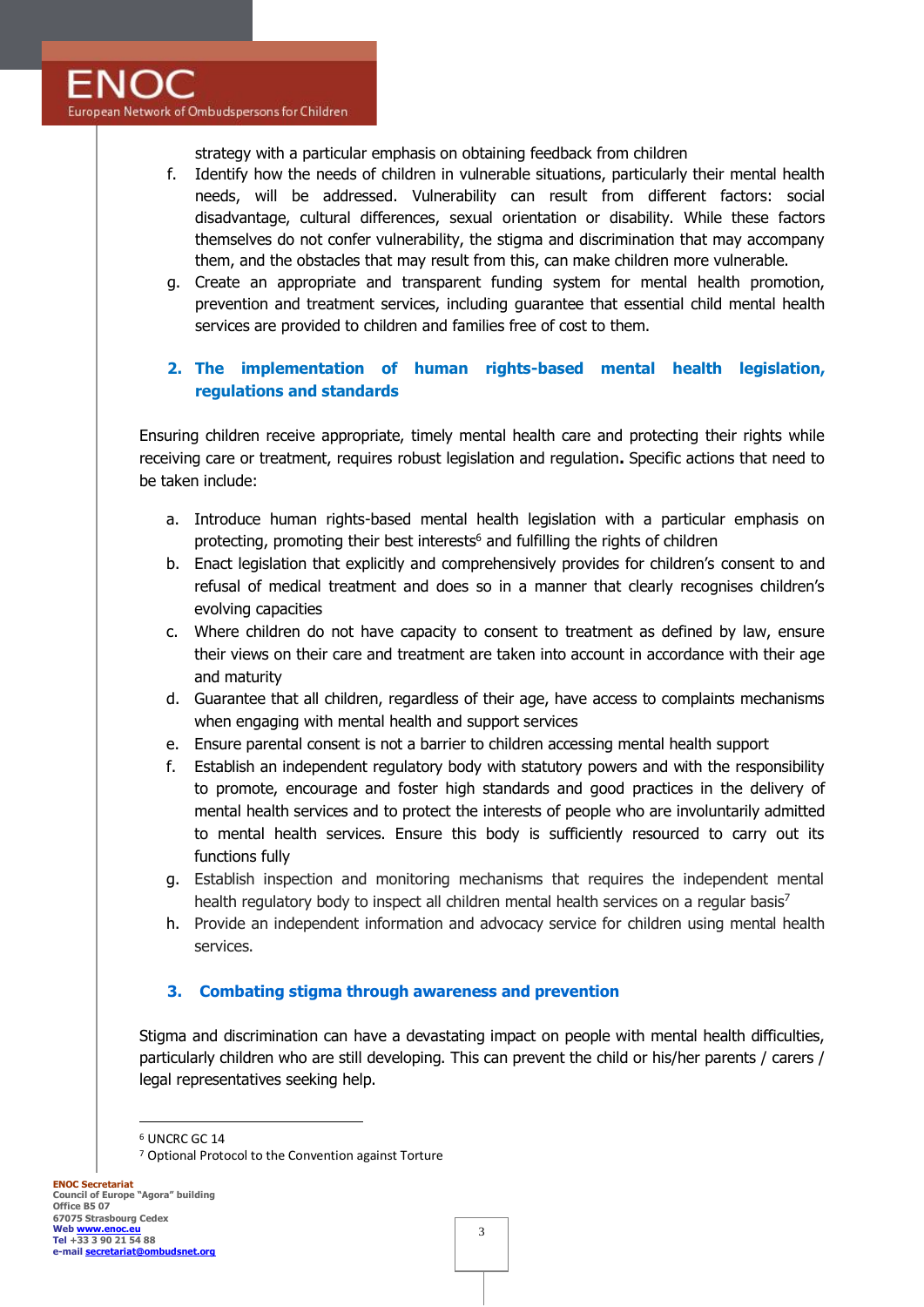Enhancing public awareness and running comprehensive and continuous prevention programmes helps to reduce stigma, enhances early detection of difficulties and increases the likelihood of people seeking help at an earlier stage. ENOC's European Network of Young Advisors emphasises that raising awareness of anti-discrimination laws would help to combat stigma, empowering people to talk about their mental health difficulties without fear of negative repercussions. Specific actions that need to be taken include:

- a. Design and implement public awareness raising and prevention campaigns focused on wellbeing and on enhancing evidence-based knowledge of all forms of mental health difficulties
- b. Run specific training and awareness raising programmes for those working in the media
- c. In consultation with children, design and implement specific wellbeing and mental health awareness raising and prevention programmes for children
- d. Provide accessible and understandable evidence based information for all, particularly children, on wellbeing and mental health difficulties in a range of age appropriate formats, and using sources which are child friendly
- e. Establish awareness raising and support programmes for expectant parents, parents and guardians on positive parenting, wellbeing and mental health difficulties, with an emphasis on vulnerable parents and parents in difficulty
- f. Develop support programmes for young carers to enable them to better enhance and protect their mental health
- g. Strengthen the training of all professionals working with children (including those working in sport, leisure, youth work) in child development, wellbeing and mental health difficulties.

## **4. Promote child-centred, mentally healthy and inclusive schools**

ENOC members recognize that schools have a special responsibility and play a central role in creating the optimum environment for the development of a child's personality, abilities and talents, promoting a child's wellbeing and identifying and responding to children's mental health difficulties. Specific actions that need to be taken include:

- a. Encourage caring and inclusive schools that promote feelings of security, safety and belonging by introducing regulations, standards and guidelines which promote a children's rights based, positive educational ethos and with a particular emphasis on the participation and empowerment of children
- b. As emphasised by the European Network of Young Advisors reduce the stress related to education by creating comfortable learning areas, interactive and practical learning opportunities and integrating lessons on mental health into the curriculum
- c. Strengthen anti-bullying policies and practices
- d. Ensure the involvement of the full range of mental health professionals including a "designated" professional who would be the identified point of contact for children about mental health issues in schools
- e. Create the opportunity for social and emotional learning and skills development in schools by supporting the implementation of age appropriate personal development, wellbeing and mental health courses which are subject to ongoing evaluation and review
- f. Train education professionals in the recognition and management of children's mental health difficulties, and provide structures and specific therapeutic support for teachers and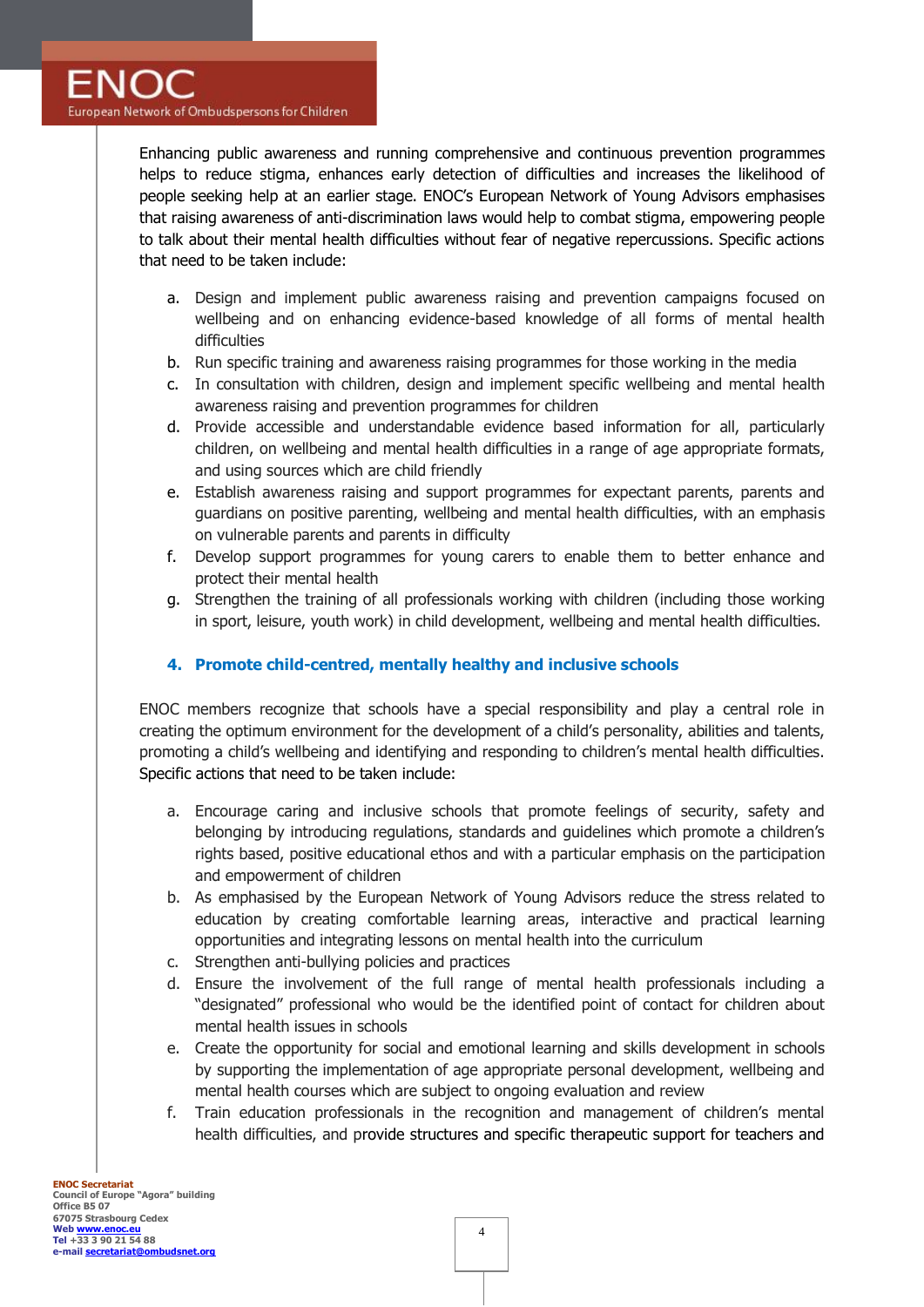school staff to enhance their positive mental health.

## **5. Develop specialist, comprehensive community based mental health care for children**

In line with WHO recommendations, comprehensive community-based mental health and social care services encompassing a recovery-based approach and incorporating human rights principles should be established. These need to be cross-sectoral incorporating mental health, physical health, education, housing, employment, justice, sport and leisure. The participation of children in the design and operation of these services is vital. It is also essential that services be known to children and be particularly responsive to the needs of vulnerable and marginalized groups<sup>8</sup>. Specific actions that need to be taken include:

- a. Put in place nationwide, high quality, evidence-based, multi-disciplinary, community mental health care services, which span the continuum of care. Such services should be sufficiently resourced to ensure children are assessed and provided with appropriate treatment in a timely and culturally appropriate manner
- b. Develop strong interagency communication and collaboration, including through the development of standardised and coherent referral processes within children's mental health services, and between children's mental health services and adult mental health services
- c. Ensure the development of early identification and management services at all stages of childhood, commencing at early infancy
- d. Establish direct access information and advice services such as toll free helplines that provide non-directive mental health support and referral to appropriate services
- e. Take specific measures to ensure that children from communities that do not access public services for cultural, societal or awareness reasons are facilitated to access mental health support
- f. Promote the management of mental health difficulties through talk and activity based therapies, where appropriate, and introduce and apply regulations for the prescribing of medication to children. For example, the European Network of Young Advisors recommends the use of peer discussion groups and group therapy as well as art and animal therapy.

#### **6. Ensure the provision of children's rights based in-patient services**

The treatment of children with mental health difficulties should be provided in the least restrictive setting and as close to the child's community as possible. Nonetheless ENOC recognizes that some children will require in-patient treatment and it is vital that such treatment is grounded within a children's rights framework.

The European Charter for children in hospital complements the CRC and sets out principles to specifically guarantee the rights of child service users and their families and / or legal representatives. The Charter specifies the right to receive information on illness and care, the right to participate in decisions that concern them and the right to be treated in age appropriate settings.

The European Network of Young Advisors emphasises the importance of in-patient facilities being

<sup>8</sup> WHO, Mental health action plan 2013 – 2020, Objective 2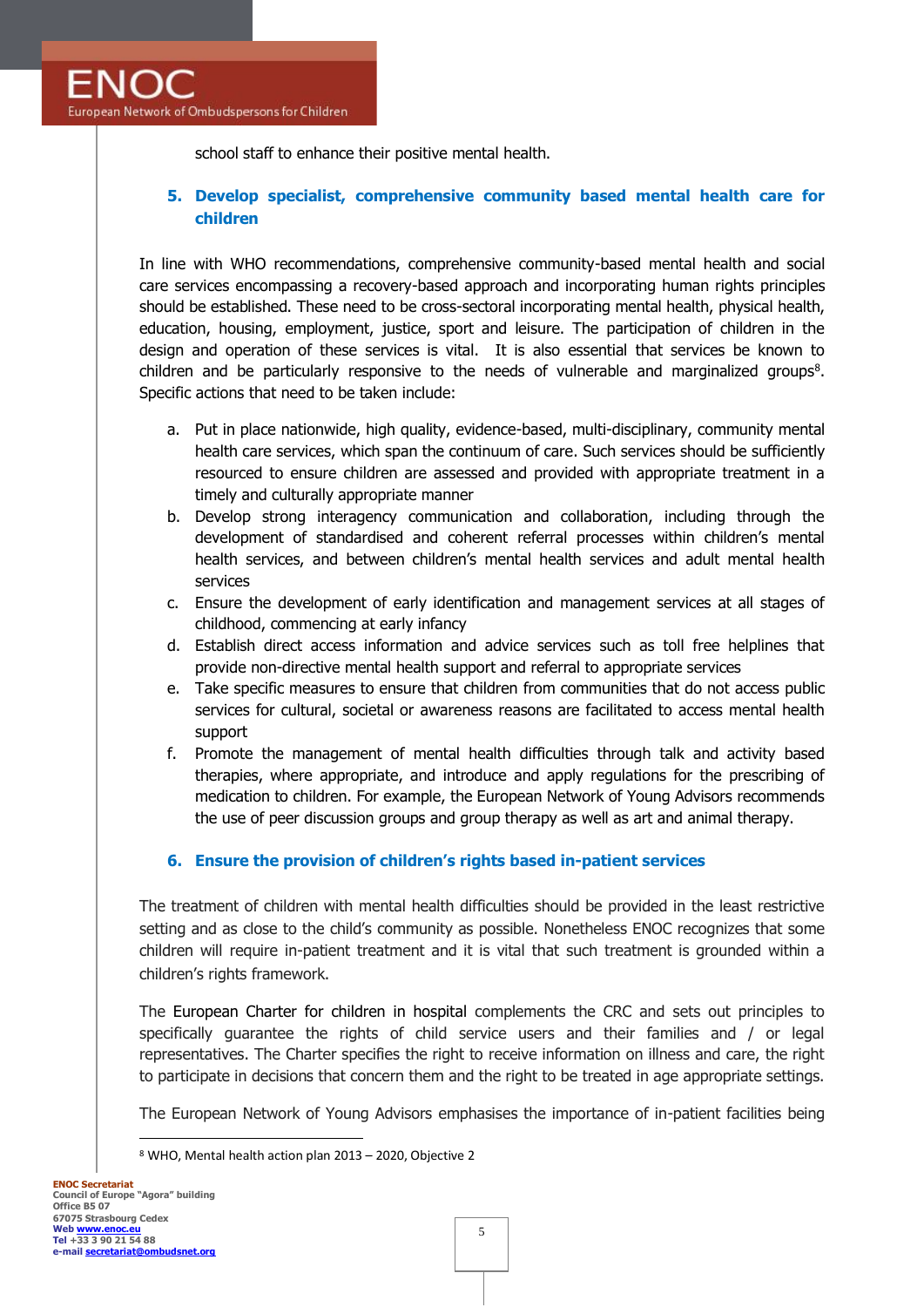child-friendly, integrated into the community and containing committed, experienced staff trained on how to interact with children. It is also vital to create an environment that is conducive to staff committing to work for the service and to avoid any unnecessary change of staff. Specific actions that need to be taken include:

- a. Ensure that it is mandatory to seek the fully informed consent of the child to receive inpatient treatment, unless it can be demonstrated that the child lacks the capacity to give consent;
- b. Guarantee that a child detained on an involuntary basis for the treatment of a mental health difficulty is afforded at least the same legal protections as an adult who is the subject of involuntary detention;
- c. Establish sufficient specialist inpatient facilities for children with complex mental health needs to ensure the discontinuation of the practice of admitting children to adult services;
- d. Guarantee the child and their parents/legal representative's right to accessible information is adhered to throughout the in-patient treatment process;
- e. Establish mechanisms to ensure the active participation of the child in the admission, treatment and discharge process and in decisions regarding their care and establish Youth Advisory Panel for each inpatient unit to ensure that children are heard and their views are considered;
- f. Through legislation, put in place regulations and standards for services providing in-patient care to children;
- g. Prohibit the use of "seclusion" and establish robust regulation and monitoring systems, including a complaint mechanism, for the use of restraint with children and ensure that these regulations are adhered to. Restrictive practices should only be used as a measure of last resort, exclusively to prevent harm to the child or others, and only for the shortest necessary period of time;
- h. Put in place structures that promote the maintenance of age appropriate care, family contact and peer relationships, unless there is evidence that this would cause harm;
- i. Establish mechanisms to ensure children's access to general and vocational education and to social and leisure activities while receiving in-patient treatment;
- j. Ensure that in-patient treatment is provided as part of a continuum of care involving community follow-up and support.

## **7. Introduce European indicators to enhance a better understanding of Child mental health**

Having up to date European wide data on the mental health needs of children and the difficulties they experience would improve the development and monitoring of public policies related to children and would enable the development of more effective responses. Specific actions that need to be taken include:

- a. Establish common indicators and a standardized methodology for the collection of data at European level. This data should be disaggregated across the life course of children and across gender, with a particular emphasis on vulnerable groups. This data should involve consulting with children in identifying indicators that are important to them and should include:
	- Feedback from children on their wellbeing